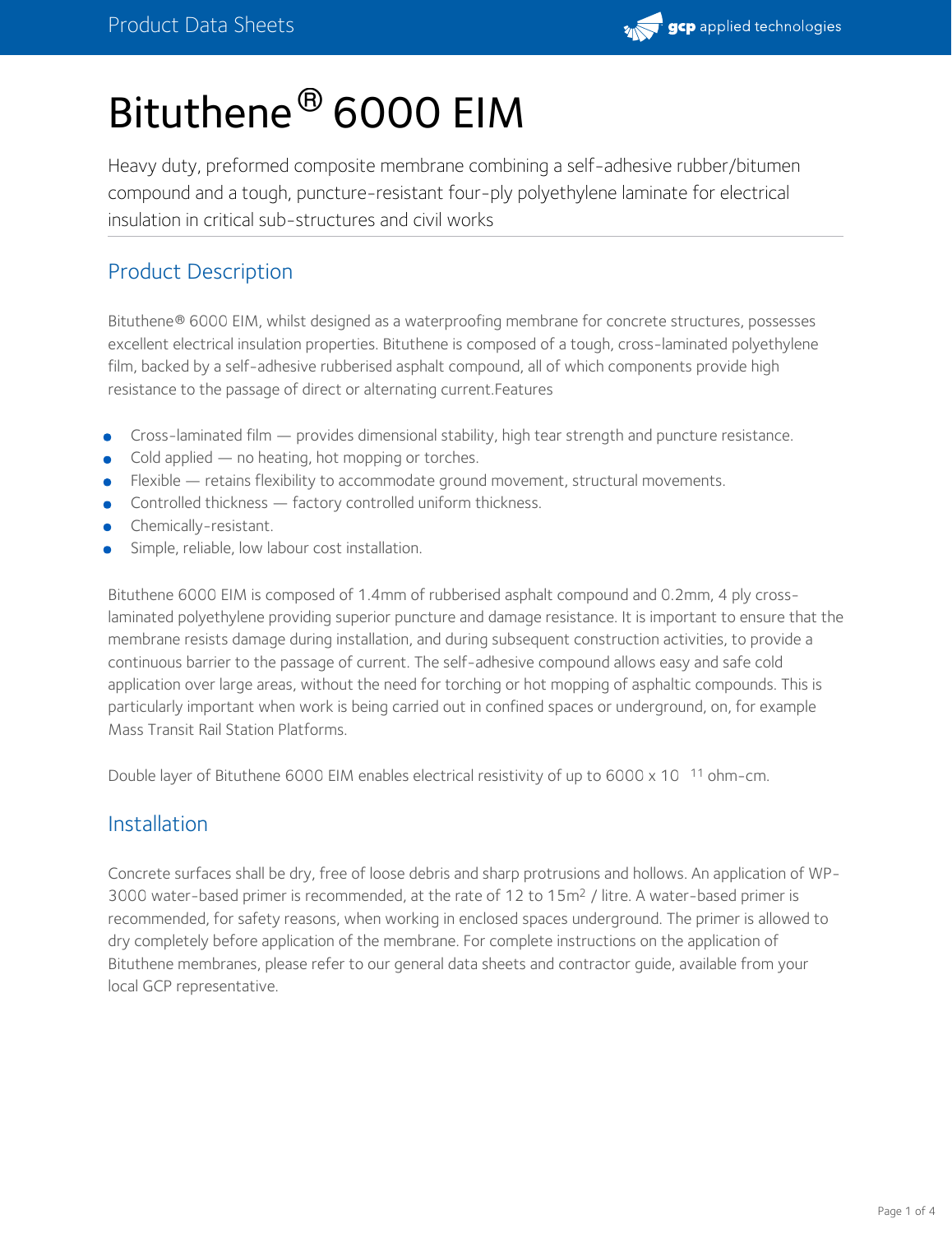

# Supply

| Bituthene 6000 EIM      | $1m \times 20m$ roll (20 sq m)<br>Average net weight 40kg                                                        |  |
|-------------------------|------------------------------------------------------------------------------------------------------------------|--|
| Storage                 | Store upright in dry conditions below<br>$35^{\circ}$ C                                                          |  |
| Primer WP-3000          | 18.9 litre pails                                                                                                 |  |
| Coverage                | 12 - 15 sq m / litre depending on<br>method of application, surface texture,<br>porosity and ambient temperature |  |
| Bituthene LM            | 5.7 litre pails                                                                                                  |  |
| <b>Bituthene Mastic</b> | 850cc cartridges, 3 litre pails                                                                                  |  |
| Bituthene Lap Roller    | Unit                                                                                                             |  |



# Quality Assurance

GCP Applied Technologies is certified to ISO 9002 by TUV SUD PSB Pte Ltd.

# Health and Safety

Refer to relevant Material Health and Safety data sheets.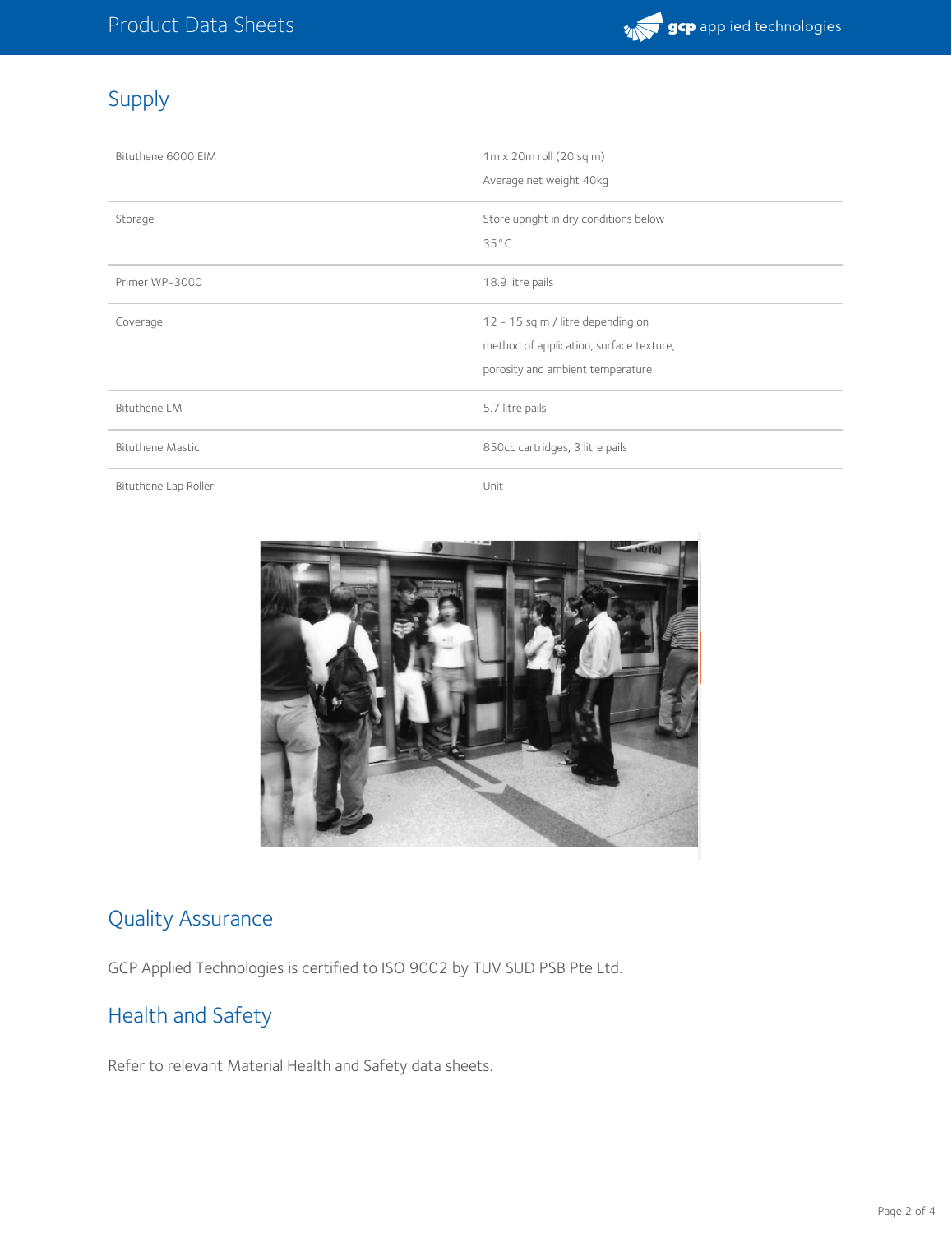

### Specification

Bituthene 6000 EIM preformed membrane shall be applied onto smooth primed concrete by applying the preformed membrane, sticky side downwards to give well rolled 50mm overlaps, laid strictly in accordance with manufacturer's instructions and supplied by GCP Applied Technologies. For further information, contact your local GCP representative.

#### **Guarantee**

Bituthene products are warranted to be free of defects in manufacture for a period of ten years.

#### Technical Services

For assistance with working drawings for projects and additional technical advice, please contact GCP Applied Technologies.

# Performance

| <b>PROPERTY</b>               | <b>TYPICAL VALUES</b>         | <b>TEST METHOD</b> |
|-------------------------------|-------------------------------|--------------------|
| Nominal Thickness*            | 3.2mm                         | <b>NA</b>          |
| Elongation                    | min. 300%                     | ASTM D412 Modified |
| Tensile Strength              | min. 5000Kpa                  | ASTM D412 Modified |
| Volume/Electrical resistivity | Volume/Electrical resistivity | ASTM D-257         |

Typical test values represent average values from samples tested. Test methods noted may be modified.

\* Nominal thickness refers to the thickness of the membrane without release liner